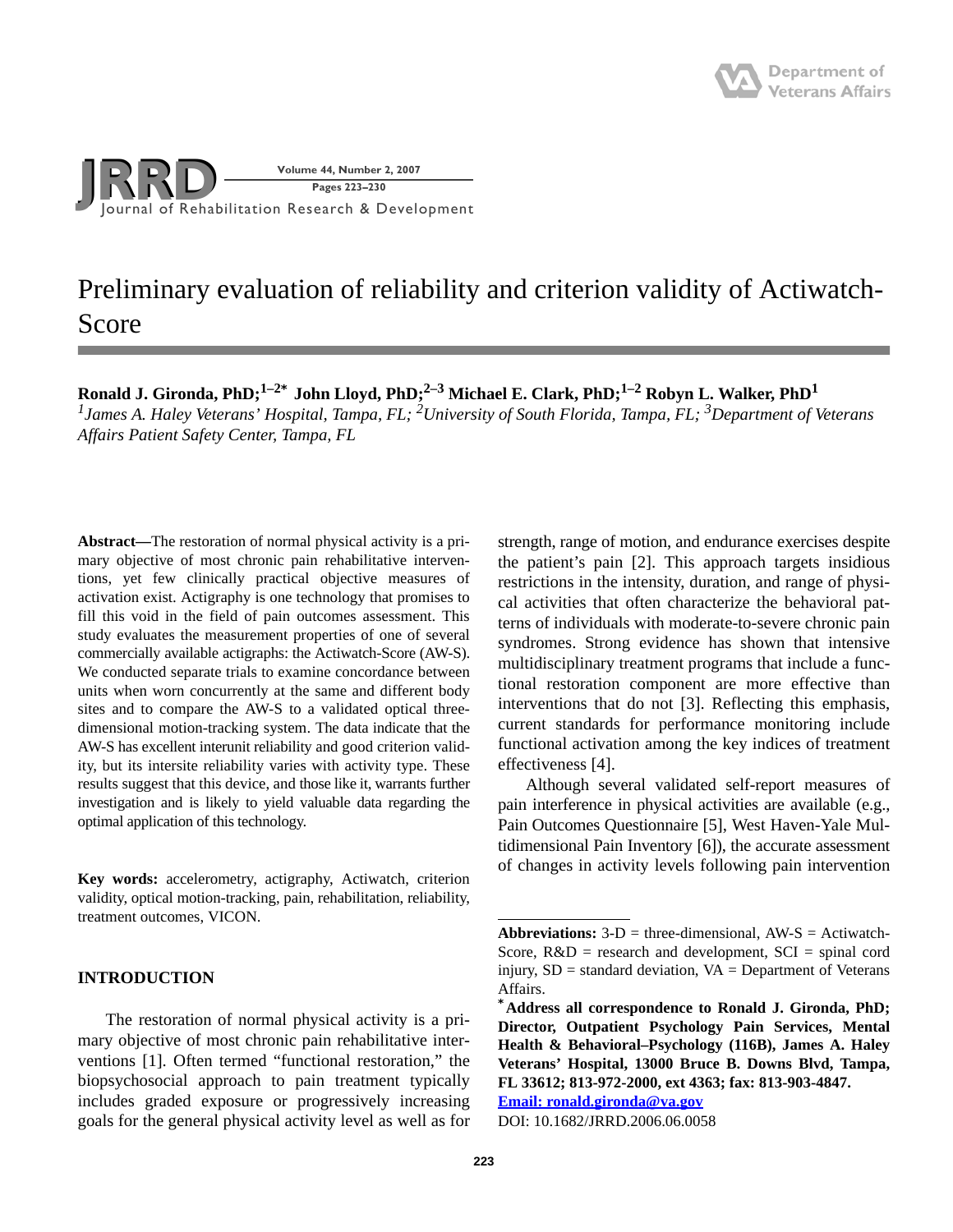remains a challenge. Investigations of the accuracy of self-reported functional capacities among individuals with chronic pain indicate that patient assessment often differs significantly from objective measures of actual capacities [7–8], particularly if long-term recall is required [9]. Although several self-report measures have been developed to assess physical activity levels in chronic disease populations, the validity of this approach is limited by patient motivation, memory errors, and other response biases. Perhaps the most problematic response bias known to affect these self-report instruments is the patient's tendency to recall and report only the more salient aspects of physical activities over longer time periods. As a consequence, most self-report measures do not adequately capture the changes in habitual activity patterns that are expected outcomes of pain intervention [10]. A reliable and valid objective measure of physical activity would improve identification of painrelated inactivity and risk for deconditioning, promote greater consistency in measurement across treatment sites, and facilitate outcomes comparisons across treatment approaches and programs [11].

One technology that promises to fill this void in pain outcomes assessment is a form of user-worn accelerometry called "actigraphy." Well validated as a low-cost alternative technology for assessing sleep disorders [12–15], actigraphy has more recently been recognized as a potential objective measure of change in physical activity among pain patients [16–17]. Since the small body-mounted devices can capture and store moment-by-moment activity data for an extended time period while patients are living in their natural environments, actigraphy facilitates sampling of a more representative pattern of activity than may be seen in clinical settings. In addition, it is not subject to the biases and unreliability that characterize observer ratings and self-ratings. Although early models were quite expensive to acquire and maintain, the cost of several commercially available actigraphs is now within reach for clinicians as well as researchers.

Good general empirical support exists for the validity of actigraphy as a measure of physical exertion in healthy populations under laboratory and, to a lesser extent, in free-living conditions [18–19]. However, large differences in validity coefficients and optimal calibration formulas are commonly found across actigraph types, target populations, and body placement sites [18,20–21]. These findings have prompted experts to recommend that all actigraph configurations be validated in the specific populations and settings in which they will be applied. Testing protocols that incorporate free-living behavior samples or laboratory tasks that approximate the type and intensity of activities normally performed by the target group are preferred [10,22].

Few published reports have examined the validity of actigraphy for measuring general physical activity in populations likely to demonstrate altered patterns of activity, such as individuals with chronic pain. However, the limited available data do suggest that accelerometry may be valid for a wide range of applications in pain populations. In an early application of accelerometry, failed back surgery patients wore four body-mounted units (one on each upper leg, two on the trunk) while performing a number of household functional activities. Comparison with visual analysis of simultaneous video recordings indicated a high degree of agreement (87%) between the two methods of activity quantification, suggesting that the four-unit accelerometer system was a valid measure of pain-relevant behaviors such as duration of activities and number of transitions [23]. Korszun et al. found that patients with both fibromyalgia and depression exhibited lower daytime activity counts than nondisabled controls [24]. Among individuals with chronic low back pain who were asked to perform their normal daily activities over a 14-day period, accelerometer data predicted  $(r = 0.72)$ energy expenditure measurements obtained with the criterion standard doubly labeled water technique [25]. Schasfoort et al. reported that individuals with nonacute upper-limb Complex Regional Pain Syndrome Type I produced lower intensities and percentages of activity with the affected limb than with the unaffected one [26]. The Actiwatch-Score (AW-S) (Respironics/Mini Mitter Co, Bend, Oregon), the subject of the current study, has been found to discriminate the peak and high-level activity of individuals with fibromyalgia from that of matched controls [27]. Finally, in a time-series analysis of the relationship between activity and pain over a 3 week period, acute back pain patients demonstrated significant cross-correlation  $(r = 0.22{\text -}0.48)$  between accelerometer data and pain intensity ratings recorded in an electronic diary. As these patients improved, the cross-correlation between activity and pain disappeared. A comparison group of patients with chronic pain did not demonstrate a significant relationship between pain and activity [17].

While encouraging, these data provide only preliminary support for the use of actigraphy in pain populations.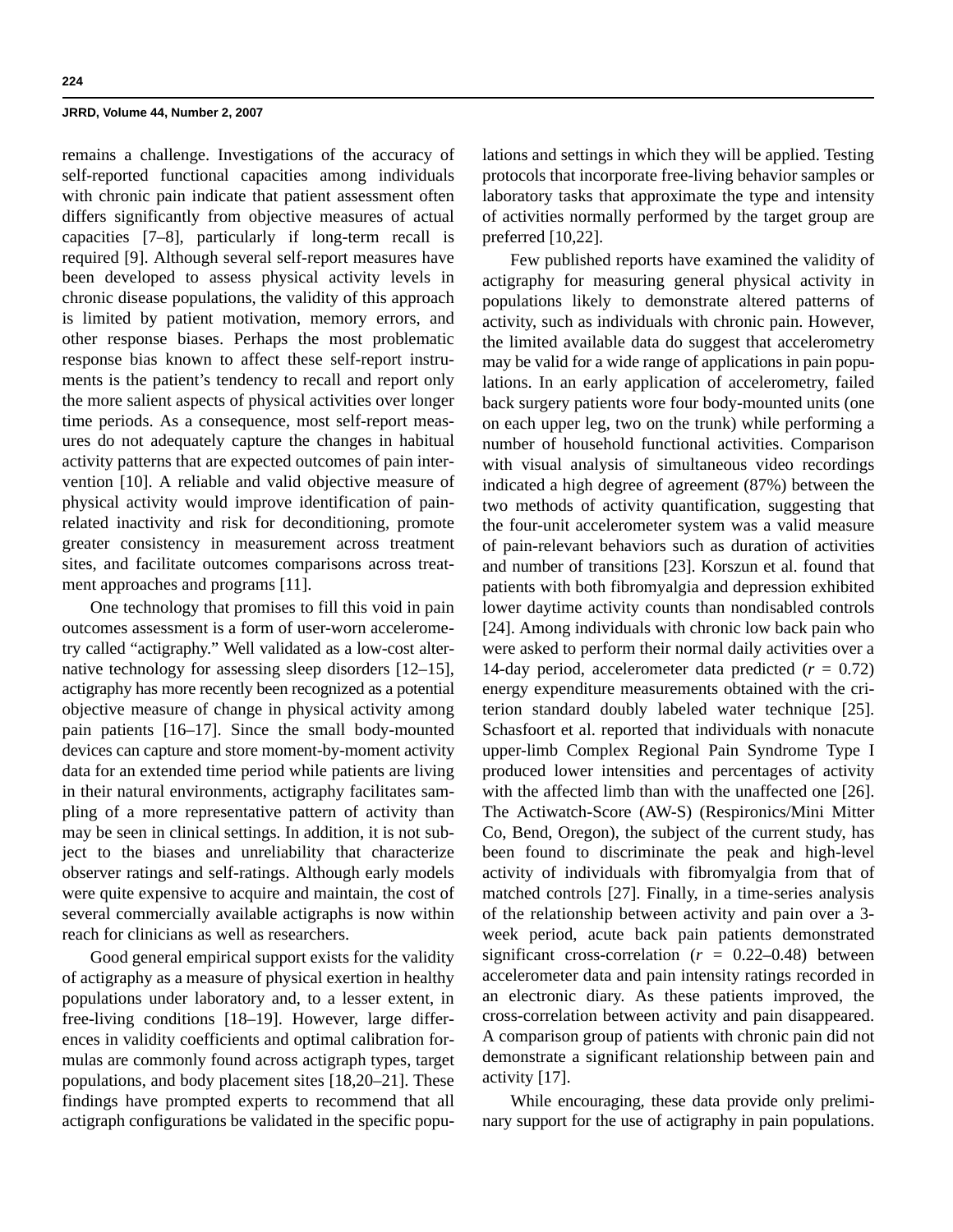Systematic evaluations of the measurement properties of specific accelerometer technologies in diverse pain populations are still needed. At present, no single commercially available device has been scientifically scrutinized to this level in pain populations, and the field has only begun to explore the possibilities for analysis and application of accelerometer data of any type. In addition, consensus has not yet been reached about which body site should be used to measure whole-body activity. The current study is the first step in a systematic effort to validate one commercially available actigraph for use as a measure of pain treatment outcomes. The AW-S uses an omnidirectional accelerometer to record the occurrence and degree of acceleration associated with motion. This information is stored in onboard memory as activity counts that can be downloaded and summed to form a measure of general physical activity. Unlike some commercially available devices, the AW-S is sensitive to acceleration in all three dimensions, which is an accelerometer design feature that has been found to be more accurate than the more common unidimensional technologies [17,28]. This study is the first phase of a multiphase evaluation of the validity and clinical utility of the AW-S in pain populations. This phase of the project evaluates interunit and intersite reliability and compares the AW-S system of quantification of human movement with that of a validated optical three-dimensional (3-D) motiontracking system, the VICON Motion Analysis System (VICON, Oxford Metrics Group; Oxford, United Kingdom), in a small convenience sample of individuals who do not experience significant chronic pain. Although this study did not employ a chronic pain sample, the results lay the foundation for a systematic program of research evaluating the measurement properties of the AW-S in chronic pain inpatient, outpatient, and spinal cord injury (SCI) populations.

## **METHODS**

# **Instruments**

# *Actiwatch-Score*

The AW-S uses an accelerometer built from a cantilevered rectangular piezoelectric bimorph plate and seismic mass that is sensitive to movement in all directions. This type of sensor integrates the degree and speed of motion and produces an electrical current that varies in

#### **GIRONDA et al. Reliability and validity of Actiwatch-Score**

**225**

magnitude. Increases in the degree and speed of motion produce an increase in voltage, and this information is stored as an activity count. The maximum sampling frequency is 32 Hz. The device weighs 21 g and measures

 $31 \times 28 \times 10$  mm. The devices were programmed to store data in 15-second epochs for maximum sensitivity.

# *VICON Motion Analysis System*

The VICON Motion Analysis System (VICON, Oxford Metrics Group; Oxford, United Kingdom) is a commercially available technology that uses opticalreflective markers to measure 3-D movement. The VICON is a standard technology in many medical and biomechanical industries for capturing and modeling human motion [29]. The data provided by the system can be used to derive a measure of acceleration for specific body sites that can serve as a criterion standard for accelerometer data. Optical-reflective markers are placed on body sites of interest, and a matrix of 12 wall-mounted cameras track marker positions in 3-D space. The independently documented linear and angular accuracies of the VICON technology are 0.1 mm and 0.15°, respectively, with no recorded drift [30]. Program outputs for this study were computed at the data collection frequency of 60 Hz.

#### **Procedures**

This study consisted of two procedures, interunit and intersite reliability and criterion validity, that were conducted separately. The local research and development (R&D) committee approved all procedures.

### *Interunit and Intersite Reliability*

A 2-hour trial was designed to test the concordance between AW-S units when worn at the same body site (interunit reliability) as well as that between units worn at different body sites (intersite reliability). For each subject, two units were securely strapped together and attached to the body as a single piece at each potential site: superior to the radiocarpal joint (wrist), the iliac crest (waist), and superior to the lateral malleolus (ankle). Based on manufacturer instruction, we placed the units on the nondominant side of each subject. From a pool of 20 units, 6 units were randomly chosen for testing. Unit placement was rotated across the three subjects (two male investigators and one female investigator) so that no unit was tested at the same site twice and no pair was matched more than once. The subjects were instructed to perform their normal daily activities during testing. For Subjects 1 (male, 39 years old, 6 ft 2 in. tall, 227 lb) and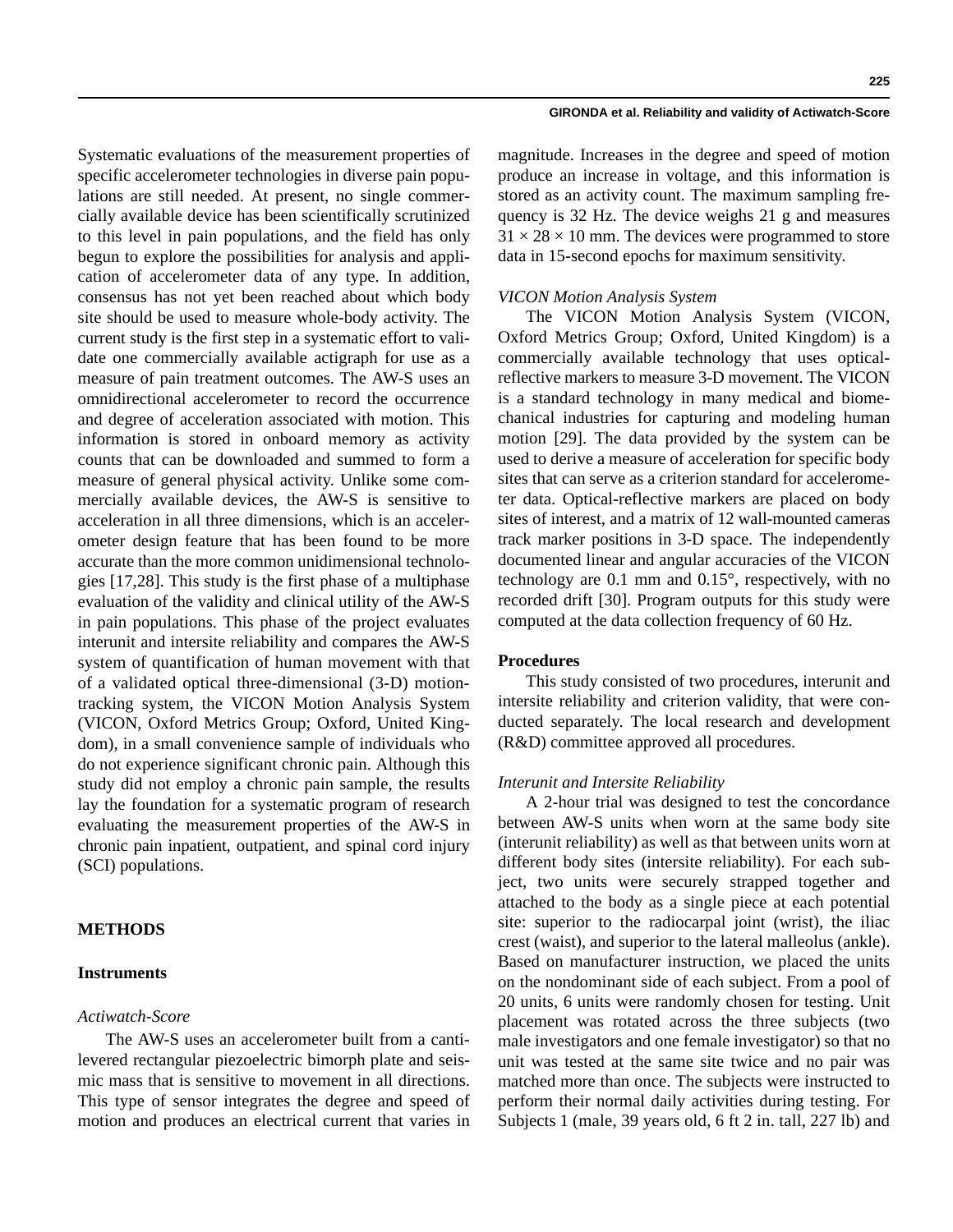2 (male, 54 years old, 5 ft 10 in. tall, 188 lb), the trial was conducted during the performance of normal household chores and activities (e.g., cleaning, sweeping, reading, working at the computer). For Subject 3 (female, 55 years old, 5 ft 8 in. tall, 187 lb), the trial was conducted during the performance of routine clinical-care activities in an outpatient setting (e.g., reviewing charts, examining patients, walking between the examination room and the front desk). Sleep was not assessed in this study because the validity of the device for this purpose has been well established [14–15]. None of the subjects had any significant disability. The 2-hour trial provided 480 data points for each unit.

## *Criterion Validity*

We examined the ability of the AW-S to measure 3-D human movement using the VICON System. To provide the most realistic model of physical activity possible, we evaluated the AW-S during a single subject's (Subject 1 from the reliability procedure) performance of two 15 minute trials of exercise activity commonly prescribed for back pain rehabilitation. The first trial consisted of the performance of standard physical therapy exercises for lumbar stabilization including pelvic tilts, bridges, leg lifts, prone extensions, and lunges. The second 15-minute trial consisted of walking at a pace of approximately 1 m/s. We selected this procedure to ensure that the range of acceleration was within normal human limits and represented that which is observed during the types of physical activity promoted by standard pain rehabilitation interventions. Three randomly selected AW-S units were attached to the wrist, waist, and ankle of the subject's nondominant side. A primary VICON optical-reflective marker was attached directly to each AW-S, and secondary markers were placed in a triangular pattern around each device. The use of secondary markers allows one to estimate the position of the primary marker should it become momentarily hidden from the 12-camera system by the subject's body or other unexpected obstructions. This is a standard and reliable method for handling missing data points due to primary marker occlusions. Each 15-minute trial provided 60 data points for each AW-S and 648,000 (54,000 per camera) for each VICON marker.

## **Data Analysis**

## *Interunit and Intersite Reliability*

AW-S data were downloaded from the units and then exported from Actiware Version 5.0 software [31] into a comma-delimited text file that was cleaned of extraneous data and imported into an SPSS 12.0 data file [32]. We transformed the AW-S data using a centered moving average function with a span of two. Pearson's correlation coefficients (*r*) were computed for all interunit and intersite combinations of watches used in the trial. Correlations between matched pairs at a single body site (i.e., between the two units at a given body site) represent an index of interunit reliability, and associations among units located at different body sites provide an index of the degree of concordance between placement sites (which is being conceptualized as intersite reliability). Correlation coefficients, which were computed separately for each subject  $(n = 3)$ , were averaged across subjects within each possible body-site combination. This procedure provided a single mean correlation coefficient for each of the 15 possible combinations (3 interunit and 12 intersite) of the 6 placement sites (2 each at the wrist, waist, and ankle).

## *Criterion Validity*

Missing VICON data points due to an occlusion of the primary marker during the two trials were computed using positional information supplied by the secondary markers. Fast Fourier transform analysis of the independent series of data were performed with MATLAB software for identification and filtering of any sources of noise inherent in the data signals [33], such as electrical noise and fluorescent lighting. The VICON data were resampled at 32 Hz to match the sampling rate of the AW-S. Visual Basic (version 9.0, Microsoft Corporation, Redman, Virginia) macros were written for computing the second derivative measure of motion, acceleration (millimeter per square second), from the VICON data, and peak acceleration values for each 1-second period were recorded. Peak acceleration scores were summed over each 15-second interval for the provision of a criterion measure for comparison with the corresponding AW-S 15-second epoch activity count for both trials. AW-S and VICON data were transformed with the use of a centered moving average function with a span of two. The validity of the AW-S technology was evaluated through calculation of the strength of association between the bench-validated filtered derivative VICON measure of acceleration and the AW-S activity counts for the three placement sites in each of the two trials. Correlation coefficients were computed for all combinations of measures.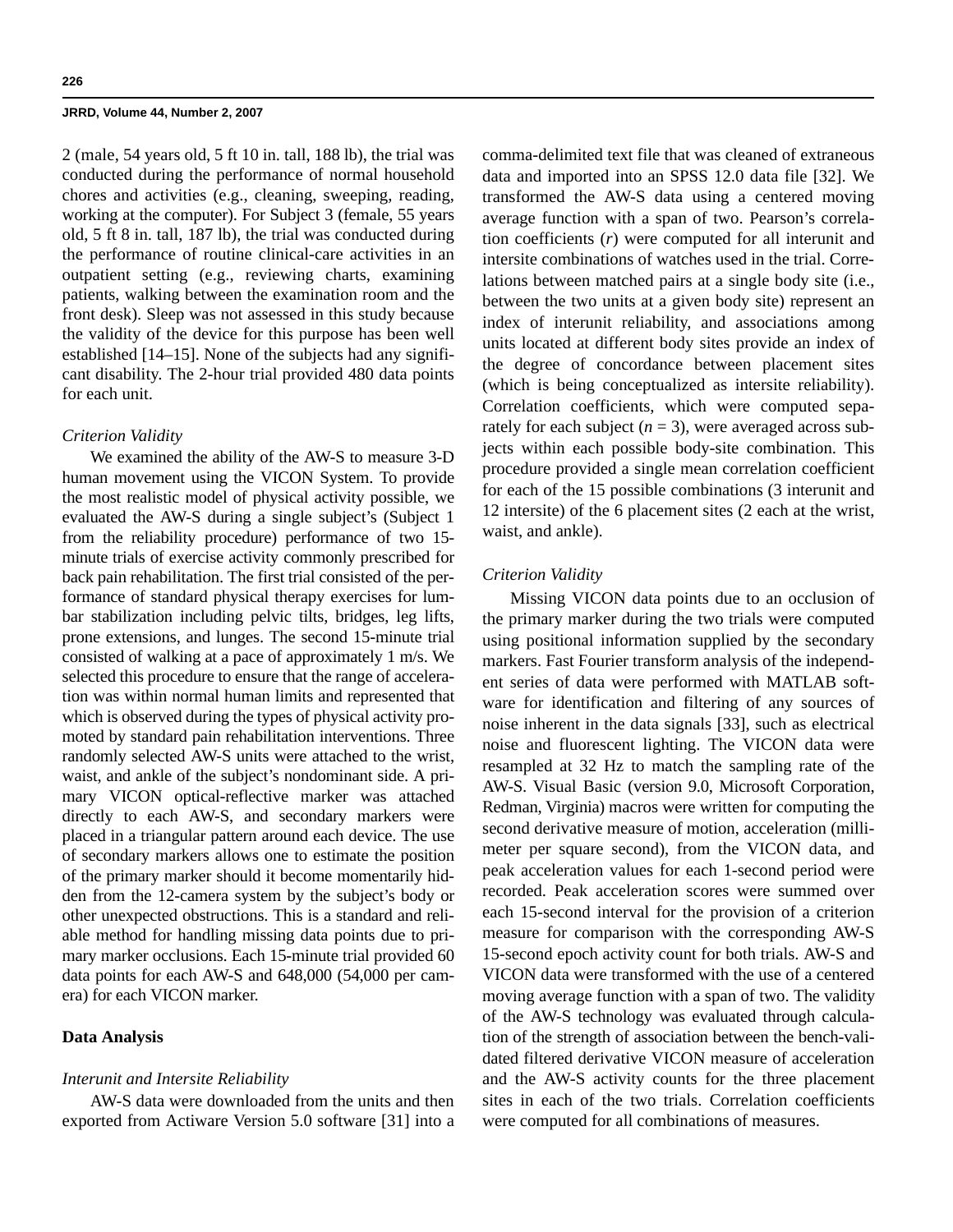# **RESULTS**

## **Interunit and Intersite Reliability**

Mean activity counts  $\pm$  standard deviation (SD) for the wrist, waist, and ankle placements ranged from  $54.8 \pm$ 67.1 to 115.4  $\pm$  105.3, 22.3  $\pm$  47.4 to 69.4  $\pm$  111.0, and 53.8  $\pm$  105.7 and 205.5  $\pm$  211.4, respectively. Mean correlation coefficients are presented in **Table 1**. The mean interunit coefficients revealed excellent agreement between matched units within each placement site. Mean intersite coefficients indicated that waist and ankle activity measurements were highly correlated ( $\bar{r} = 0.97 \pm 1$ 0.01). However, wrist measurements demonstrated more modest agreement with the waist ( $\bar{r} = 0.56 \pm 0.03$ ) and ankle ( $\bar{r} = 0.58 \pm 0.06$ ) measurements.

## **Criterion Validity**

Mean activity counts for the wrist, waist, and ankle placements were 70.4  $\pm$  54.9, 17.0  $\pm$  20.1, and 105.5  $\pm$ 77.8 for Trial 1 and  $69.0 \pm 56.2$ ,  $66.0 \pm 36.1$ , and  $463.4 \pm 1$ 240.2 for Trial 2, respectively. The results of the criterion correlational analyses are presented in **Table 2**. In the lumbar exercise trial, AW-S wrist and waist placement activity counts were highly correlated with the corresponding VICON criterion measures of acceleration,

### **GIRONDA et al. Reliability and validity of Actiwatch-Score**

while the AW-S ankle placement was moderately correlated with the VICON criterion measure. AW-S waist and ankle measurements were moderately correlated with each other, and the strength of association was similar to that observed between VICON measurements at those body sites. In the walking trial, AW-S waist and ankle placement activity counts demonstrated excellent associations with the corresponding VICON criterion measures of acceleration, while the AW-S wrist placement was more moderately correlated with the VICON wrist measure. During the walking trial, AW-S waist and ankle measurements were highly correlated with each other, and as observed during the lumbar exercise trial, the strength of association was similar to that observed between the corresponding VICON measurements. Both AW-S and VICON wrist measurements demonstrated weak-to-moderate correlations with ankle and waist measurements across the lumbar and walking trials.

## **DISCUSSION**

The results of this preliminary investigation indicate that the AW-S has excellent interunit reliability and good criterion validity when used at any of the three potential

**Table 1.**

Actiwatch-Score mean interunit and intersite reliability correlation coefficients (Pearson's *r*).

| <b>Measure</b> |                                                                                       |      |      |      |      |
|----------------|---------------------------------------------------------------------------------------|------|------|------|------|
| 1. Wrist 1     | 0.98                                                                                  | 0.54 | 0.59 | 0.56 | 0.55 |
| 2. Wrist 2     |                                                                                       | 0.53 | 0.58 | 0.66 | 0.54 |
| 3. Waist 1     |                                                                                       |      | 0.99 | 0.98 | 0.98 |
| 4. Waist 2     |                                                                                       |      |      | 0.96 | 0.97 |
| 5. Ankle 1     |                                                                                       |      |      |      | 0.99 |
| 6. Ankle 2     |                                                                                       |      |      |      |      |
|                | Note: Bold-faced values represent Actiwatch-Score interunit reliability coefficients. |      |      |      |      |

**Table 2.**

Intercorrelations among Actiwatch-Score (AW-S) and VICON Motion Analysis System (Oxford Metrics Group, Oxford, United Kingdom) measures.

| <b>Measure</b> |      |      |         |         |      |      |
|----------------|------|------|---------|---------|------|------|
| 1. AW-S Wrist  |      | 0.48 | $-0.11$ | 0.88    | 0.34 | 0.11 |
| 2. AW-S Waist  | 0.05 |      | 0.32    | 0.49    | 0.88 | 0.48 |
| 3. AW-S Ankle  | 0.01 | 0.93 |         | $-0.25$ | 0.37 | 0.72 |
| 4. VICON Wrist | 0.67 | 0.52 | 0.52    |         | 0.51 | 0.21 |
| 5. VICON Waist | 0.06 | 0.95 | 0.88    | 0.54    |      | 0.65 |
| 6. VICON Ankle | 0.13 | 0.93 | 0.97    | 0.60    | 0.89 |      |

Note: Lumbar exercises are given above diagonal and walking below diagonal. Bold-faced values represent AW-S criterion validity coefficients. Critical values (two-tailed test) for *r* were 0.28 for  $\alpha = 0.05$  and 0.36 for  $\alpha = 0.01$ .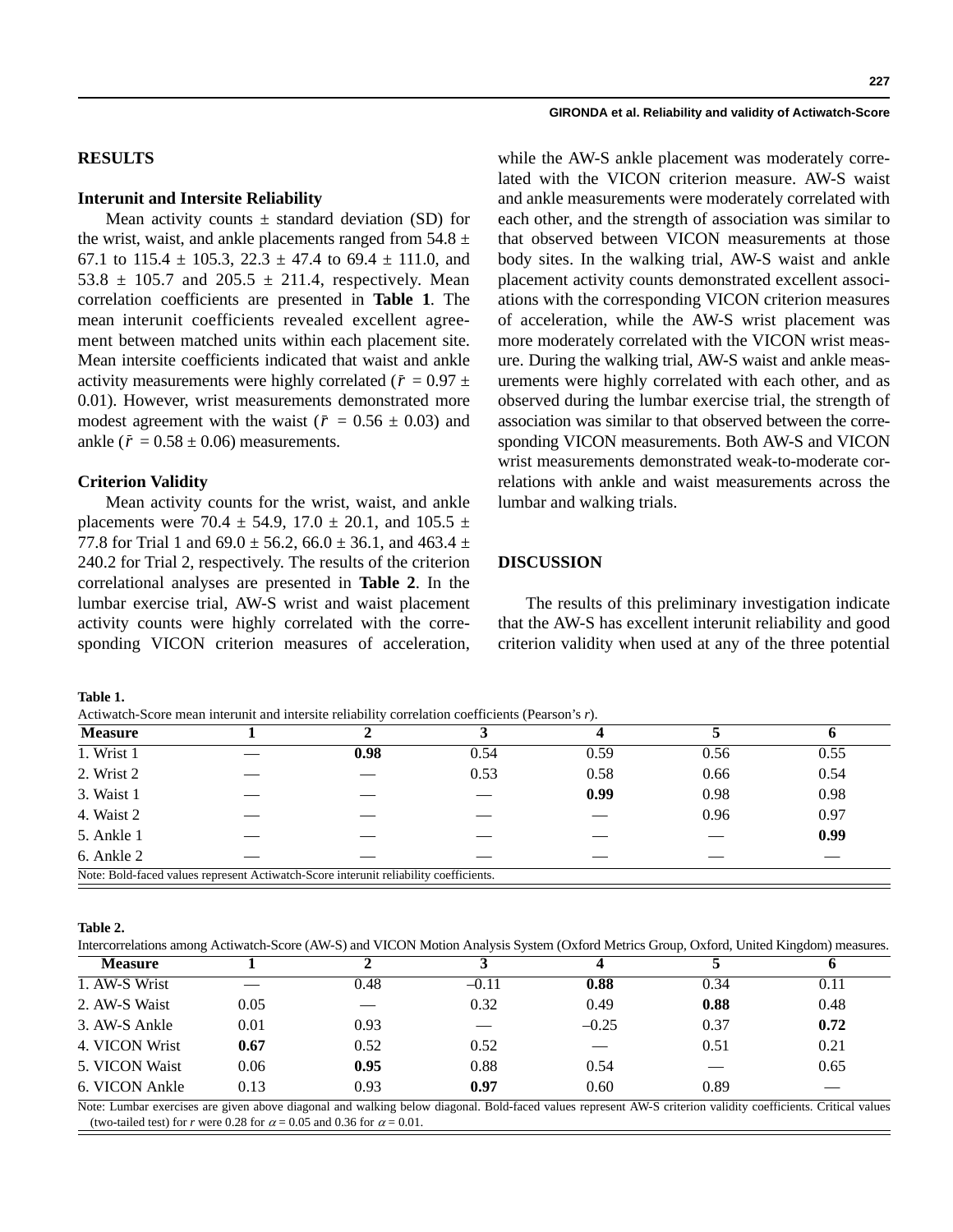placement sites. However, examination of the pattern of criterion validity coefficients across the lumbar exercise and walking trials suggests that each placement site is subject to activity-dependent limitations in the accuracy of measurement. Ankle and waist placement provided much better measurement of walking activity, while wrist and waist placement was the best measurement of the mostly supine lumbar exercises. Interestingly, VICON and AW-S wrist measurements of lumbar exercise activity were moderately correlated with the waist measurements of both technologies, but the relationships with ankle measurements were generally poor. This pattern of associations was not found for walking activity because the VICON wrist measurements were moderately correlated with all other measurements, but AW-S wrist measurements were not. The reason for this discrepancy is unknown, and this finding warrants further investigation.

Given the high degree of reliability of the AW-S and its ability to demonstrate very strong relationships with an external measure of acceleration (e.g., AW-S ankle correlation with VICON ankle during walking,  $r = 0.97$ ), the pattern of variation in criterion validity coefficients suggests that the recommended placement of any accelerometer-based technology should be determined based on the target activity of clinical or scientific interest. Strong empirical evidence supports the use of wrist placement for sleep assessment [12–13], but the current study suggests that waist or ankle placement may be more appropriate for general activity, particularly if ambulation or other weight-bearing activity is an important component of the target behaviors. These findings are consistent with other studies indicating that accelerometer-based measurement of upper-limb activity adds little to the prediction of energy expenditure after waist measurement is considered [34]. In the case of pain treatment outcomes assessment, ankle or waist placement may provide a better measure of overall energy expenditure and, therefore, a superior index of the types of changes in functional activation that are the focus of chronic pain rehabilitation. However, additional work is needed to determine whether these associations are similar among individuals who exhibit lower levels of activation or who have significant impairment that prevents normal ambulation.

The current study has some methodological limitations that should be noted. The assessment of activity during the two procedures of this study was conducted over relatively brief time periods with only a minimal number of subjects who were not chronic pain patients, and as a result, the range of behaviors assessed may not represent the full range or intensity of those likely to be observed in clinical populations. Although it is not likely that interunit reliability estimates would vary significantly under different experimental conditions or when the AW-S is worn by different individuals, it appears that criterion validity is dependent on the range and type of activities to be measured. In addition, although the VICON System accurately quantifies human motion through 3-D space, it does not estimate energy expenditure associated with that movement. Future studies should address these issues by comparing actigraphy with measures of energy expenditure (e.g., oxygenuptake analysis) during the performance of a broader range of behaviors among subjects with physical impairments and pain-related disability. Evaluation of the relationships between activity counts from different body sites and measures of energy expenditure across activity types and intensities will allow stronger and more specific recommendations regarding optimal actigraph placement for clinical and research applications. In addition, the examination of diverse clinical samples will allow the calibration of formulas that can be used to estimate energy expenditure for specific applications and populations. Finally, if the AW-S is ultimately to be used as a measure of pain treatment outcomes, its sensitivity to treatment-related changes in functional activation among individuals with pain-related disability will be crucial to demonstrate. Phases 2 and 3 of this project, which are currently underway, are designed to answer these questions using samples of chronic pain patients with and without SCI. It is hoped that this multiphase project will demonstrate the scientific merit of the use of one actigraph, the AW-S, as a measure of pain treatment outcomes.

# **CONCLUSIONS**

The results of this study support the potential value of actigraphy in general and the AW-S in particular as a measure of pain treatment outcomes. While these data do not provide sufficient validation of the AW-S for this application, they do suggest that further investigation of the validity and clinical utility of this device, and others like it, is warranted and likely to yield valuable information regarding the optimal application of this technology in pain populations.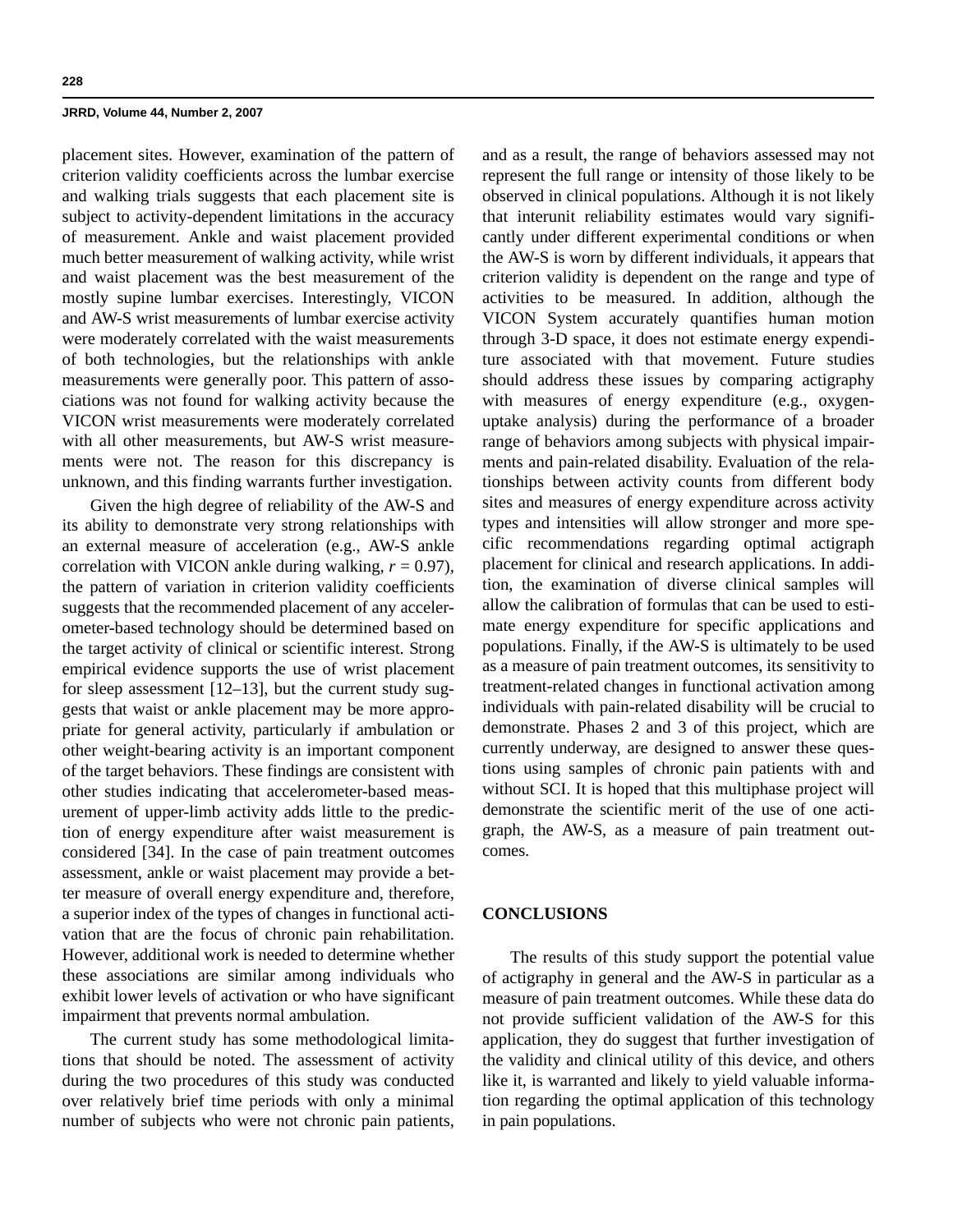#### **GIRONDA et al. Reliability and validity of Actiwatch-Score**

# **ACKNOWLEDGMENTS**

We would like to thank Brian Schultz, PhD, for his assistance with data analysis and Susan Hagan, MSN, ARNP, for her assistance with data collection.

This material was based on work supported by the Department of Veterans Affairs (VA) Rehabilitation R&D Service merit review grants B4005R and O3283R, VA Rehabilitation R&D Service Associate Investigator Award, the James A. Haley Veterans' Hospital, and the VA Patient Safety Center.

The authors have declared that no competing interests exist and that contents of this article have not been reviewed by any employee or other representative of Respironics/Mini Mitter Co.

## **REFERENCES**

- 1. Gironda RJ. An interdisciplinary, cognitive-behavioral shoulder pain treatment program for individuals with paraplegia. SCI Psychosoc Process. 2004;17(4):247–52.
- 2. Schofferman J. Restoration of function: the missing link in pain medicine? Pain Med. 2006;7 Suppl 1:S159–65. [\[PMID: 16640760\]](http://www.ncbi.nlm.nih.gov/entrez/query.fcgi?db=pubmed&cmd=Retrieve&dopt=AbstractPlus&list_uids=16640760)
- 3. Guzman J, Esmail R, Karjalainen K, Malmivaara A, Irvin E, Bombardier C. Multidisciplinary bio-psycho-social rehabilitation for chronic low back pain. Cochrane Database Syst Rev. 2002;(1):CD000963. [\[PMID: 11869581\]](http://www.ncbi.nlm.nih.gov/entrez/query.fcgi?db=pubmed&cmd=Retrieve&dopt=AbstractPlus&list_uids=11869581)
- 4. Commission on Accreditation of Rehabilitation Facilities. 2006 Medical Rehabilitation Standards Manual. Tucson (AZ): Commission on Accreditation of Rehabilitation Facilities; 2006.
- 5. Clark ME, Gironda RJ, Young RW. Development and validation of the Pain Outcomes Questionnaire-VA. J Rehabil Res Dev. 2003;40(5):381–95. [\[PMID: 15080223\]](http://www.ncbi.nlm.nih.gov/entrez/query.fcgi?db=pubmed&cmd=Retrieve&dopt=AbstractPlus&list_uids=15080223)
- 6. Kerns RD, Turk DC, Rudy TE. The West Haven-Yale Multidimensional Pain Inventory (WHYMPI). Pain. 1985; 23(4): 345–56. [\[PMID: 4088697\]](http://www.ncbi.nlm.nih.gov/entrez/query.fcgi?db=pubmed&cmd=Retrieve&dopt=AbstractPlus&list_uids=4088697)
- 7. Clark ME. MMPI-2 negative treatment indicators content and content component scales: Clinical correlates and outcome prediction for men with chronic pain. Psychol Assess. 1996;8(1):32–38.
- 8. Deyo RA. Measuring the functional status of patients with low back pain. Arch Phys Med Rehabil. 1988;69(12):1044–53. [\[PMID: 2975164\]](http://www.ncbi.nlm.nih.gov/entrez/query.fcgi?db=pubmed&cmd=Retrieve&dopt=AbstractPlus&list_uids=2975164)
- 9. Batty D. Walking and mortality in older men. N Engl J Med. 1998;338(22):1622–23. [\[PMID: 9606118\]](http://www.ncbi.nlm.nih.gov/entrez/query.fcgi?db=pubmed&cmd=Retrieve&dopt=AbstractPlus&list_uids=9606118)
- 10. Melanson EL Jr, Freedson PS. Physical activity assessment: A review of methods. Crit Rev Food Sci Nutr. 1996; 36(5):385–96. [\[PMID: 8725670\]](http://www.ncbi.nlm.nih.gov/entrez/query.fcgi?db=pubmed&cmd=Retrieve&dopt=AbstractPlus&list_uids=8725670)
- 11. Flores L, Gatchel RJ, Polatin PB. Objectification of functional improvement after nonoperative care. Spine. 1997; 22(14):1622–33. [\[PMID: 9253099\]](http://www.ncbi.nlm.nih.gov/entrez/query.fcgi?db=pubmed&cmd=Retrieve&dopt=AbstractPlus&list_uids=9253099)
- 12. Ayas NT, Pittman S, MacDonald M, White DP. Assessment of a wrist-worn device in the detection of obstructive sleep apnea. Sleep Med. 2003;4(5):435–42. [\[PMID: 14592285\]](http://www.ncbi.nlm.nih.gov/entrez/query.fcgi?db=pubmed&cmd=Retrieve&dopt=AbstractPlus&list_uids=14592285)
- 13. Coffield TG, Tryon WW. Construct validation of actigraphic sleep measures in hospitalized depressed patients. Behav Sleep Med. 2004;2(1):24–40. [\[PMID: 15600222\]](http://www.ncbi.nlm.nih.gov/entrez/query.fcgi?db=pubmed&cmd=Retrieve&dopt=AbstractPlus&list_uids=15600222)
- 14. Buysse DJ, Ancoli-Israel S, Edinger JD, Lichstein KL, Morin CM. Recommendations for a standard research assessment of insomnia. Sleep. 2006;29(9):1155–73. [\[PMID: 17040003\]](http://www.ncbi.nlm.nih.gov/entrez/query.fcgi?db=pubmed&cmd=Retrieve&dopt=AbstractPlus&list_uids=17040003)
- 15. Lichstein KL, Stone KC, Donaldson J, Nau SD, Soeffing JP, Murray D, Lester KW, Aquillard RN. Actigraphy validation with insomnia. Sleep. 2006;29(2):232–39. [\[PMID: 16494091\]](http://www.ncbi.nlm.nih.gov/entrez/query.fcgi?db=pubmed&cmd=Retrieve&dopt=AbstractPlus&list_uids=16494091)
- 16. Liszka-Hackzell JJ, Martin DP. Analysis of nighttime activity and daytime pain in patients with chronic back pain using a self-organizing map neural network. J Clin Monit Comput. 2005;19(6):411–14. [\[PMID: 16437292\]](http://www.ncbi.nlm.nih.gov/entrez/query.fcgi?db=pubmed&cmd=Retrieve&dopt=AbstractPlus&list_uids=16437292)
- 17. Liszka-Hackzell JJ, Martin DP. An analysis of the relationship between activity and pain in chronic and acute low back pain. Anesth Analg. 2004;99(2):477–81. [\[PMID: 15271728\]](http://www.ncbi.nlm.nih.gov/entrez/query.fcgi?db=pubmed&cmd=Retrieve&dopt=AbstractPlus&list_uids=15271728)
- 18. Leenders NY, Nelson TE, Sherman WM. Ability of different physical activity monitors to detect movement during treadmill walking. Int J Sports Med. 2003;24(1):43–50. [\[PMID: 12582951\]](http://www.ncbi.nlm.nih.gov/entrez/query.fcgi?db=pubmed&cmd=Retrieve&dopt=AbstractPlus&list_uids=12582951)
- 19. Puyau MR, Adolph AL, Vohra FA, Butte NF. Validation and calibration of physical activity monitors in children. Obes Res. 2002;10(3):150–57. [\[PMID: 11886937\]](http://www.ncbi.nlm.nih.gov/entrez/query.fcgi?db=pubmed&cmd=Retrieve&dopt=AbstractPlus&list_uids=11886937)
- 20. Brandon LJ, Ross DA, Sanford JA, Lloyd A. Predicting oxygen uptake in older adults using lower-limb accelerometer measures. J Rehabil Res Dev. 2004;41(6):861–70. [\[PMID: 15685474\]](http://www.ncbi.nlm.nih.gov/entrez/query.fcgi?db=pubmed&cmd=Retrieve&dopt=AbstractPlus&list_uids=15685474)
- 21. Finn KJ, Specker B. Comparison of Actiwatch activity monitor and Children's Activity Rating Scale in children. Med Sci Sports Exerc. 2000;32(10):1794–97. [\[PMID: 11039655\]](http://www.ncbi.nlm.nih.gov/entrez/query.fcgi?db=pubmed&cmd=Retrieve&dopt=AbstractPlus&list_uids=11039655)
- 22. Swartz AM, Strath SJ, Bassett DR Jr, O'Brien WL, King GA, Ainsworth BE. Estimation of energy expenditure using CSA accelerometers at hip and wrist sites. Med Sci Sports Exerc. 2000;32(9 Suppl):S450–56. [\[PMID: 10993414\]](http://www.ncbi.nlm.nih.gov/entrez/query.fcgi?db=pubmed&cmd=Retrieve&dopt=AbstractPlus&list_uids=10993414)
- 23. Bussmann JB, Van de Laar YM, Neeleman MP, Stam HJ. Ambulatory accelerometry to quantify motor behaviour in patients after failed back surgery: a validation study. Pain. 1998;74(2–3):153–61. [\[PMID: 9520229\]](http://www.ncbi.nlm.nih.gov/entrez/query.fcgi?db=pubmed&cmd=Retrieve&dopt=AbstractPlus&list_uids=9520229)
- 24. Korszun A, Young EA, Engleberg NC, Brucksch CB, Greden JF, Crofford LA. Use of actigraphy for monitoring sleep and activity levels in patients with fibromyalgia and